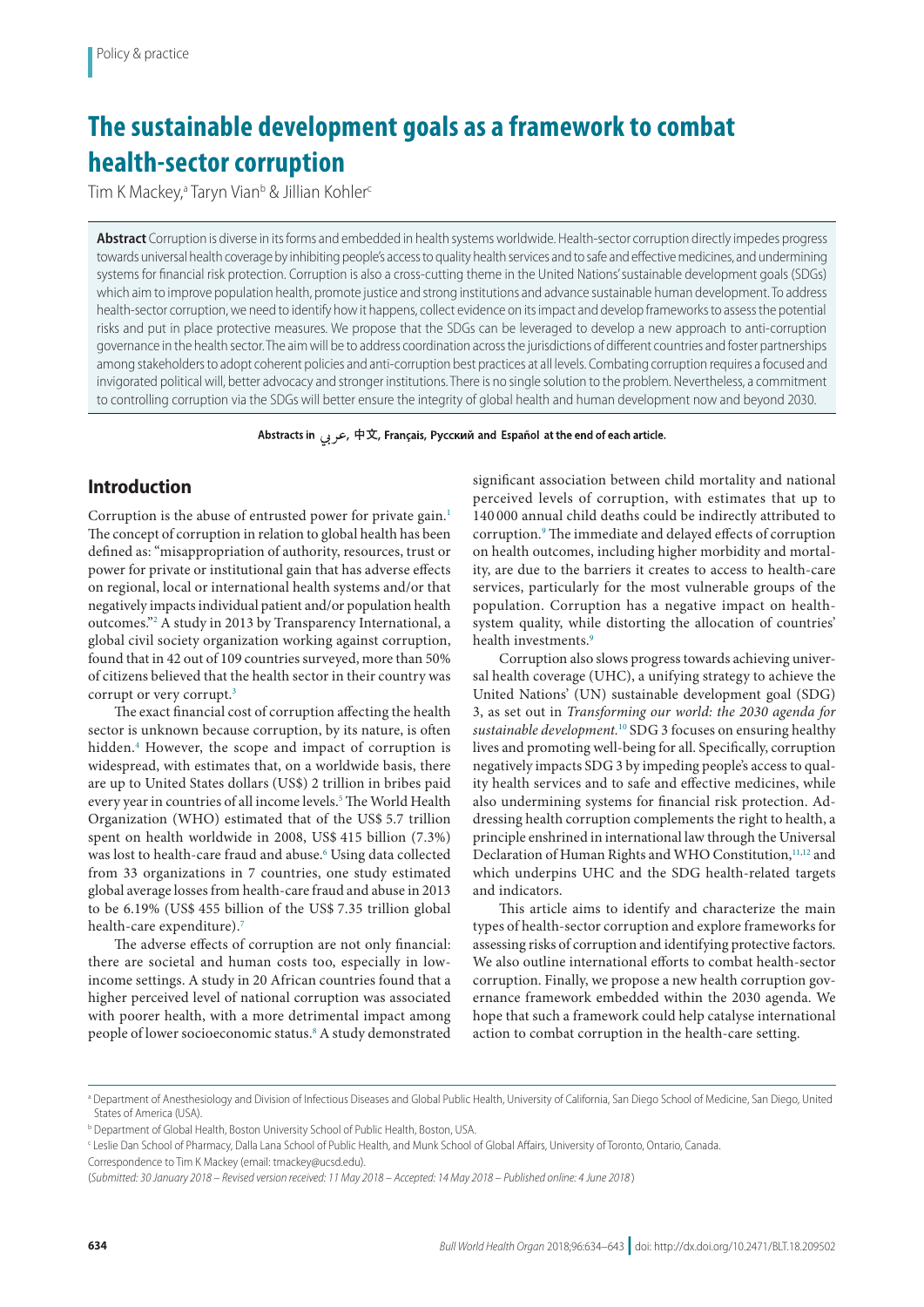### **Challenges**

There are many reasons why the health sector is vulnerable to corruption.<sup>[13](#page-8-12)[,14](#page-8-13)</sup> Important factors include the complexities of national health-care systems, which often combine both public and private health-care providers, and the large numbers and categories of people involved (patients, providers, insurers, administrators, distributors, dispensers and policymakers). Another factor is the globalized nature of the supply chain for health-care products, which increases the number of points in the system that are susceptible to corruption. The large amounts of public and private spending involved (including the high costs of administration and increased international development assistance for health programmes) also create opportunities for corruption. Finally, there are information asymmetries between actors when one party has more or better information than another, which can impact negatively health-care decisionmaking. These vulnerabilities that can lead to corruption can weaken health systems, waste resources and reduce the resilience of countries to health emergencies, leading to compromised coverage and access to essential health-care services.<sup>[2,](#page-8-1)[14](#page-8-13)-16</sup>

### **Types of corruption**

Global health-sector corruption is multifaceted and involves the jurisdictions of different countries. The United Nations Convention Against Corruption (UNCAC) is an international, legally binding treaty aimed at preventing, criminalizing and establishing international cooperation and information-sharing to fight corruption. Signatory countries to the UNCAC agree to criminalize bribery, embezzlement, misappropriation, diversion of property by public officials, trading in influence, abuse of functions and illicit enrichment as specific categories of corruption.<sup>2[,17](#page-8-15)</sup> Notably, bribery and embezzlement in the private sector is also criminalized, as well as money-laundering. Another form of corruption that particularly affects health-care reimbursement systems is fraud, defined as intentional deception or misrepresentation made with the knowledge that the deception could result in unauthorized benefits.<sup>[18](#page-8-16)</sup> The scale of corruption in the health sector can range from bureaucratic corruption (involving interactions between citizens and frontline workers or government agents) to corruption at the highest levels of policy or legisla-tive decision-making.<sup>19</sup> A WHO report<sup>[6](#page-8-5)</sup> identified practices ranging from theft and diversion of medicines and medical devices across the international healthsupply chain, to widespread medical billing and insurance fraud for services never rendered.

Specific to the health sector, forms of corruption include: informal payments by patients to providers; absenteeism (workers who are legitimately on a payroll but are chronically absent without approval); ghost workers (nonexistent individuals receiving salaries through the payroll system); reimbursement fraud (requesting insurance payments for services not rendered); dual practice (clinicians with salaries in the public sector who also maintain a private practice to divert patients or resources for their own financial gain); and improper marketing (promoting a drug for a clinical indication that is not approved for use; misleading market-ing claims).<sup>[2,](#page-8-1)[14–](#page-8-13)[16](#page-8-14),[19](#page-8-17)[–21](#page-8-18)</sup> These problems, however, may originate from other causes, such as unintentional errors or omissions, or may constitute only an ethics violation, not an actual crime, based on a country's applicable laws and regulations. Other forms of health corruption are multi-jurisdictional and may involve transnational criminal networks, such as the international trade in falsified and substandard medicines, or organized criminal networks that are directly involved in health fraud schemes in multiple countries.<sup>22,[23](#page-8-20)</sup> Importantly, types of health corruption can occur across multiple dimensions of the health sector, with Transparency International identifying eight key areas of susceptibility: (i) healthsystems governance; (ii) health-systems regulation; (iii) research and development; (iv) marketing; (v) procurement; (vi) product distribution and storage; (vii) financial and workforce management; and (viii) delivery of health-care services [\(Table](#page-2-0) 1).

#### **Existing data on corruption**

Recent reviews have synthesized evidence of corruption in the health sector in different countries and contexts[.14,](#page-8-13)[20,](#page-8-21)[25](#page-8-22) Corruption is often measured using surveys of peoples' perceptions or experiences (e.g. Transparency International's global corruption barometer survey)<sup>[3](#page-8-2)</sup>

or social audits (e.g. household surveys that include questions about perceptions and experiences with corruption). There have also been special studies focused on problems such as ghost workers or unjustified absenteeism[.4](#page-8-3)[,14,](#page-8-13)[16,](#page-8-14)[26](#page-8-23),[27](#page-8-24) Other official sources are investigative reports by oversight agencies, such as a national agency responsible for auditing government revenue and spending or an ombudsman's office comprised of officials charged with investigating complaints of corruption. Reports generated by the media and investigative journalism also can serve as important alerts and uncover corruption for further investigation. Other data sources, including health commodity procurement prices and enforcement data (e.g. number and amount of settlements for corruptionrelated prosecutions), act as useful proxy indicators.

Additionally, qualitative studies documenting people's lived experience with corruption in the health sector provide specific details that go beyond perception surveys. For example, a systematic review of 38 research studies found a huge range in the proportions of patients who reported making informal payments in the health-care system (from 2% to 80%).<sup>[28](#page-8-25)</sup> Similarly, surveys in Africa found that the percentage of people paying bribes to obtain health-care services ranged from 1% of 1200 people surveyed in Botswana to 69% of 1199 people in Liberia.<sup>29</sup> In a study of the 28 Member States of the European Union, 8704 (31%) of 28 080 respondents thought that corruption was widespread in their health-care system. Yet only 872 (4%) of 21 789 respondents reported having to give an extra payment, valuable gift or make a donation to the hospital to access care. The highest proportions of informal payments were in Greece (13%), Hungary (17%) and Romania (19%; numbers not reported).[30](#page-8-27)

Overall, variability in data quality, sources and methods of analysis and a general lack of systematic and standardized data collection make it hard to generalize the actual prevalence and overall trends in different categories of health corruption across different countries.

#### **Frameworks for assessing corruption**

Several frameworks have been proposed for assessing the potential risks and protective factors for health-sector cor-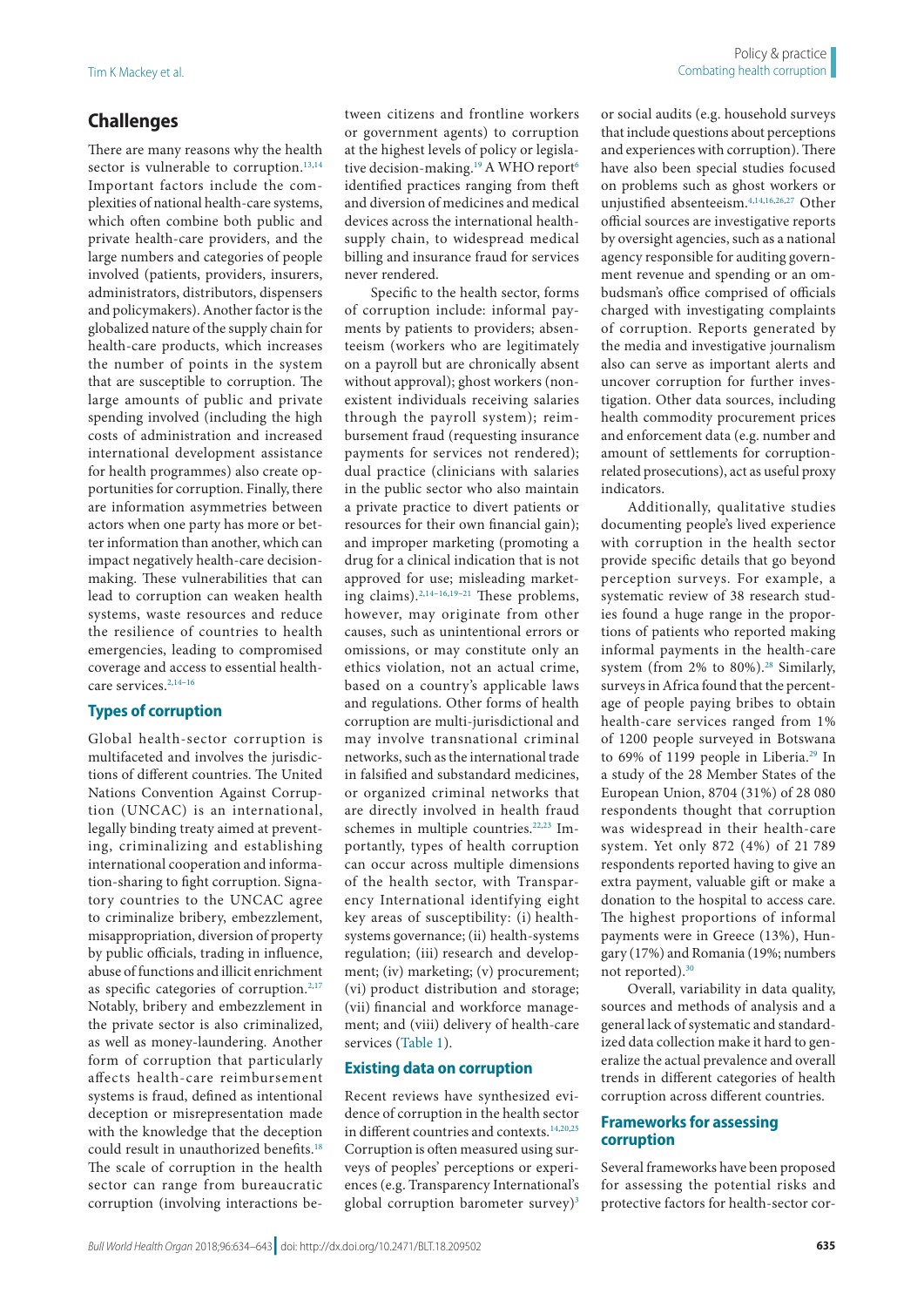### <span id="page-2-0"></span>Table 1. **Categories of health corruption and their characteristics**

| <b>Health corruption</b>                 | <b>Description</b>                                                                                                                    | <b>Potential health system</b>                                                                                            | <b>Specific examples</b>                                                                                                                                                                                                                                                                                                                                                                                                                                                                                                                                                                                                                                                                                                                                                                                      |
|------------------------------------------|---------------------------------------------------------------------------------------------------------------------------------------|---------------------------------------------------------------------------------------------------------------------------|---------------------------------------------------------------------------------------------------------------------------------------------------------------------------------------------------------------------------------------------------------------------------------------------------------------------------------------------------------------------------------------------------------------------------------------------------------------------------------------------------------------------------------------------------------------------------------------------------------------------------------------------------------------------------------------------------------------------------------------------------------------------------------------------------------------|
| category                                 |                                                                                                                                       | actors                                                                                                                    |                                                                                                                                                                                                                                                                                                                                                                                                                                                                                                                                                                                                                                                                                                                                                                                                               |
| Health-system<br>governance              | Corruption that undermines<br>the governance process of<br>policy and legislation setting<br>in the health system for<br>private gain | Lobbying firms<br>Manufacturers<br>Trade associations<br>Insurance providers<br>Politicians and law-makers                | Lobbying activities aimed at influencing government<br>health-care decisions and policy without integrity or<br>transparency<br>Undue influence over the political process to impact<br>health policy, regulation or law<br>Conflicts of interests associated with health-care<br>suppliers or service providers                                                                                                                                                                                                                                                                                                                                                                                                                                                                                              |
| Health-system<br>regulation              | Corruption that undermines<br>regulatory processes aimed<br>at ensuring patient safety<br>and appropriate use of<br>health products   | Regulators<br>Manufacturers<br>Trade associations                                                                         | Inappropriate regulatory approval of health products<br>Inappropriate inspection, accreditation, certification<br>and product selection of health services, facilities and<br>products<br>Regulatory capture (when entire sections of health-care<br>regulation are captured by select groups)                                                                                                                                                                                                                                                                                                                                                                                                                                                                                                                |
| Research and<br>development              | Corruption and fraud in<br>research and development<br>activities for biomedical<br>innovation                                        | Researchers<br>Academic institutions<br>Manufacturers<br>Clinical research organizations                                  | Fraudulent research and clinical trial data<br>Conflicts of interests between researchers and<br>companies or sponsors<br>Ghost-writing (when an author receives assistance with<br>a scientific article and it is not acknowledged)<br>Unethical practices in biomedical research<br>Misleading research and clinical trial findings that<br>are then disseminated or used to impact health-care<br>services                                                                                                                                                                                                                                                                                                                                                                                                 |
| Marketing                                | Corruption and fraud in<br>marketing practices to<br>increase profits or unduly<br>influence prescribing or<br>purchasing             | Manufacturers<br>Medical communication<br>companies<br>Health-care providers<br>Patient and professional<br>organizations | Gifts and other financial inducements to health-care<br>providers<br>False and misleading marketing claims<br>Off-label promotion (where illegal), by marketing a drug<br>for an indication which has not been approved<br>Kickbacks (payments to induce or reward patient<br>referrals or the generation of business involving health-<br>care)<br>Improper continuing medical education funding that<br>involves conflict-of-interest in content or acts as a form<br>of improper inducement                                                                                                                                                                                                                                                                                                                |
| Procurement                              | Corruption and collusion<br>in procurement of health<br>products, supplies,<br>equipment and related<br>services                      | Manufacturers<br>Distributors and wholesalers<br>Procurement officials                                                    | Bid-rigging (when parties agree in advance to which<br>company will win a bid)<br>Collusion between bidders for contracts<br>Influencing drug formulary decisions<br>Unfulfilled delivery of contracts                                                                                                                                                                                                                                                                                                                                                                                                                                                                                                                                                                                                        |
| Product distribution<br>and storage      | Corruption as it relates<br>to the distribution,<br>transport, and storage of<br>medicines and other health<br>commodities            | Distributors and wholesalers<br>Pharmacies and other<br>dispensers<br>Regulators<br>Unauthorized manufacturers            | Theft and diversion of products<br>Expiration, spoilage and adulteration of products<br>Falsified and substandard medicines<br>Corruption that leads to medicine stock-outs                                                                                                                                                                                                                                                                                                                                                                                                                                                                                                                                                                                                                                   |
| Financial and<br>workforce<br>management | Corruption that impacts<br>financing and workforce<br>management and that limits<br>health-care services                              | Health administrators<br>Health-care providers<br>Donors<br>Politicians and public servants                               | Theft, embezzlement and misallocation of health-care<br>funds<br>Unjustified absenteeism (workers who are legitimately<br>on a payroll, but are chronically absent without<br>approval)<br>Dual practice (when clinicians who have salaries in the<br>public sector also maintain a private practice to divert<br>patients or resources for their own financial gain)<br>Improper billing or payments, upcoding (when a<br>provider bills for a service that is more expensive than<br>the one performed), and false claims<br>Self-referral (when a health-care provider refers a patient<br>to an entity they have a financial relationship with)<br>Ghost workers (non-existent individuals receiving<br>salaries through the payroll system)<br>Inappropriate selection for jobs, promotions and training |

(*continues*. . .)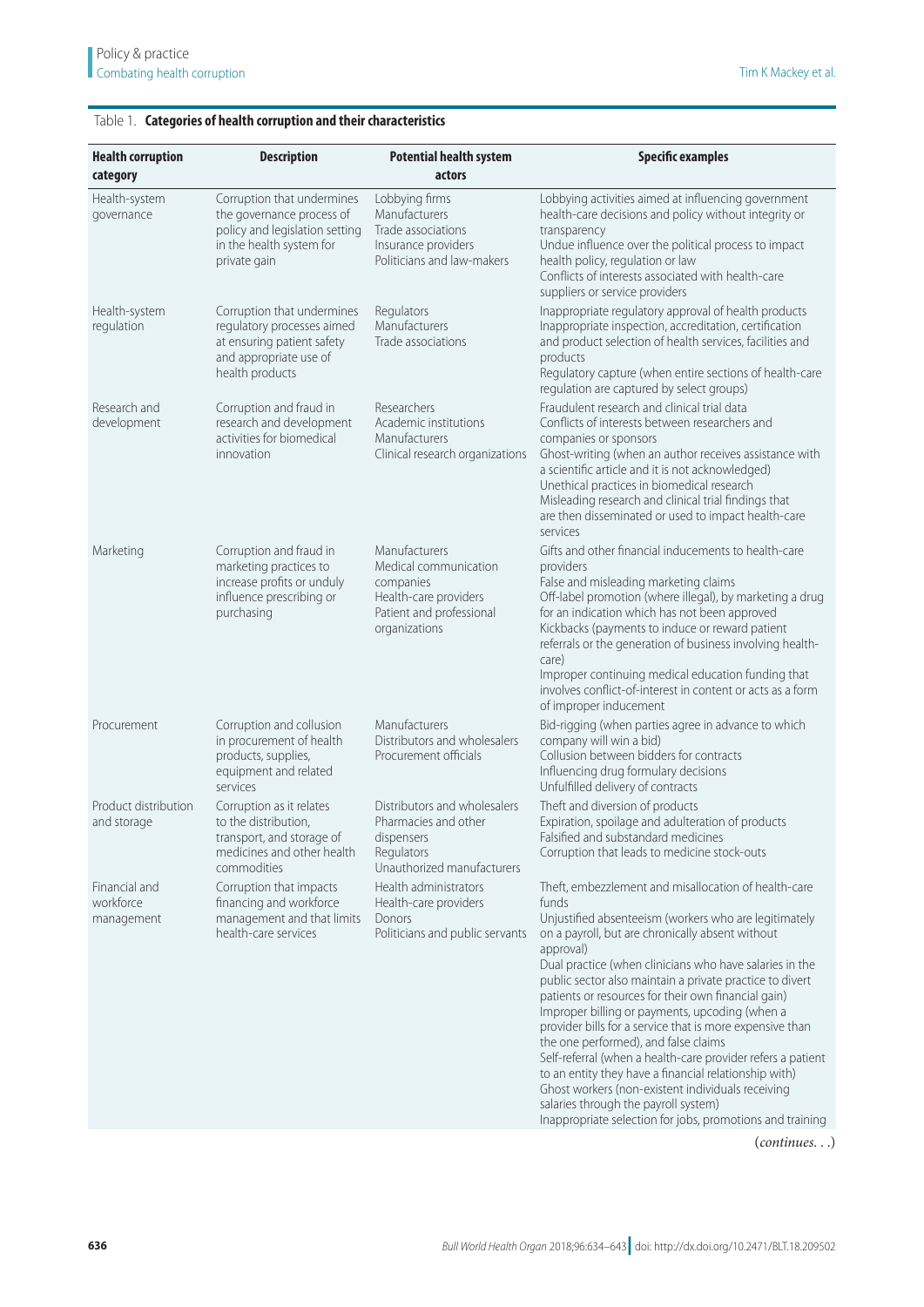(. . .*continued*)

| <b>Health corruption</b><br>category | <b>Description</b>                                                                                                                    | <b>Potential health system</b><br>actors                        | <b>Specific examples</b>                                                                                                                                                                                                                                                                                                                                                                                     |
|--------------------------------------|---------------------------------------------------------------------------------------------------------------------------------------|-----------------------------------------------------------------|--------------------------------------------------------------------------------------------------------------------------------------------------------------------------------------------------------------------------------------------------------------------------------------------------------------------------------------------------------------------------------------------------------------|
| Delivery of health-<br>care services | Any type of corruption that<br>directly impacts the quality<br>and level of care offered to<br>patients from health-care<br>providers | Health-care providers<br>Health-care administrators<br>Patients | Medically unnecessary referrals and treatment<br>Informal payments to health-care providers<br>Dual practice<br>Medical malpractice<br>Favouritism or nepotism (favouring someone in health-<br>care decision-making or resource allocation)<br>Overcharging for services<br>Manipulation of data (deliberate falsification or<br>manipulation of data concerning biomedical research or<br>clinical trials) |

Source: Petkov & Cohen.<sup>24</sup>

ruption. Among these are Transparency International's *Global corruption report 2006*[4](#page-8-3) and the Organisation for Economic Co-operation and Development's (OECD) 2017 report $20$  on intentional integrity violations (a more inclusive term than corruption). Transparency International's framework considers the relationships among five major categories of people: (i) government regulators (ministries, parliaments, commissions); (ii) payers (social security, government, private insurers); (iii) providers (hospitals, doctors, pharmacists); consumers (patients); (iv) drug and equipment suppliers (pharmaceutical and medical device companies); (v) and other suppliers (hospital construction companies). This framework illustrated how fragmentation and delegation of responsibilities through a decentralized health system can increase the system's vulnerability to corruption.

In 2017 a European Commission study was made to establish the types of health corruption that may put health systems at heightened risk.<sup>[25](#page-8-22)</sup> Three issues were identified: (i) privileged access to medical services (including informal payments and misuse of privileged information); (ii) improper marketing (including for market authorization and reimbursement); and (iii) dual practice.

A 2008 review of health-sector corruption presented a model of factors that occur at the individual level, driven by pressures, opportunities and rationalizations to abuse. These individual-level drivers then translate to risks for corruption that manifest at the larger healthsystems level and are driven by other macro risk factors such as weak citizen voices (limited participation by citizens in planning and monitoring government services) and monopoly (limiting citizen choices and forcing interaction

with corrupt agents).<sup>[16](#page-8-14)</sup> This framework conceptualized corruption as the result of individual actions and systems-level problem, requiring strategies that recognize and address risk factors at both these levels.<sup>[16](#page-8-14),[31](#page-8-28)</sup>

Anti-corruption strategies and tactics to control corruption in the health sector often focus on protective factors, including good governance approaches centred on the rule of law, transparency, accountability and participation. Transparency, in particular, is key to mitigating the risks of corruption by ensuring information is publicly available, as in e-government (i.e. use of electronic devices to provide services to citizens), open contracting and e-procurement approaches[.32–](#page-8-29)[34](#page-9-0) Accountability to the public by public officials is also essential to foster trust in public institutions, the decision-making processes and governance, with the overall aim of assessing the achievement of goals laid out by government against the standards and commitments made.<sup>[35](#page-9-1)</sup> Importantly, these good governance concepts have clear linkages (e.g. accountability is difficult to ascertain without transparency) and, independently, accountability or transparency alone cannot sufficiently curb corrupt practices.<sup>36[,37](#page-9-3)</sup>

### **International efforts**

Current international efforts to fight health corruption are built on strategies that emerged as early as the 1970s. For example, the United States Foreign Corrupt Practices Acts was enacted due to investigations by the United States Securities and Exchange Commission and United States Senate sub-Committee on Multinational Corporations. These investigations uncovered over US\$ 300 million in illegal payments by over 400 American companies, including pharmaceutical and health-care corporations.<sup>[38](#page-9-4)</sup> In 1999, the OECD's Anti-Bribery Convention was adopted internationally to criminalize bribery of foreign public officials in international business transactions. The Convention followed ministerial decisions to make anti-corruption a policy priority for the World Bank and the International Monetary Fund. As a first anti-corruption step by the UN, the non-binding UN Global Compact at the end of the 1990s established principle 10 to encourage businesses to fight corruption. This was followed by other anti-corruption activities from the International Chamber of Commerce, which rewrote its *Rules on combating corruption* in 2011,<sup>[39](#page-9-5)</sup> and the World Economic Forum, whose Partnering Against Corruption initiative was launched in 2004.4

It was not until 2005, however, that the UN's global anti-corruption efforts came to the fore, with the adoption of the UNCAC by the United Nations Office of Drugs and Crime (UNODC). The UNCAC created the first global treaty aimed at preventing, criminalizing, controlling and strengthening international cooperation against corruption in all its forms.<sup>2</sup> Near universal adoption of the UNCAC by UN Member States also helped support anti-corruption programmes in many multilateral development institutions, such as the World Bank, regional development banks (as well as leading bilateral aid agencies) and the United Nations Development Programme (UNDP). These institutions identified corruption as one of the biggest obstacles to social and economic development and adopted good governance and anti-corruption programmes in response.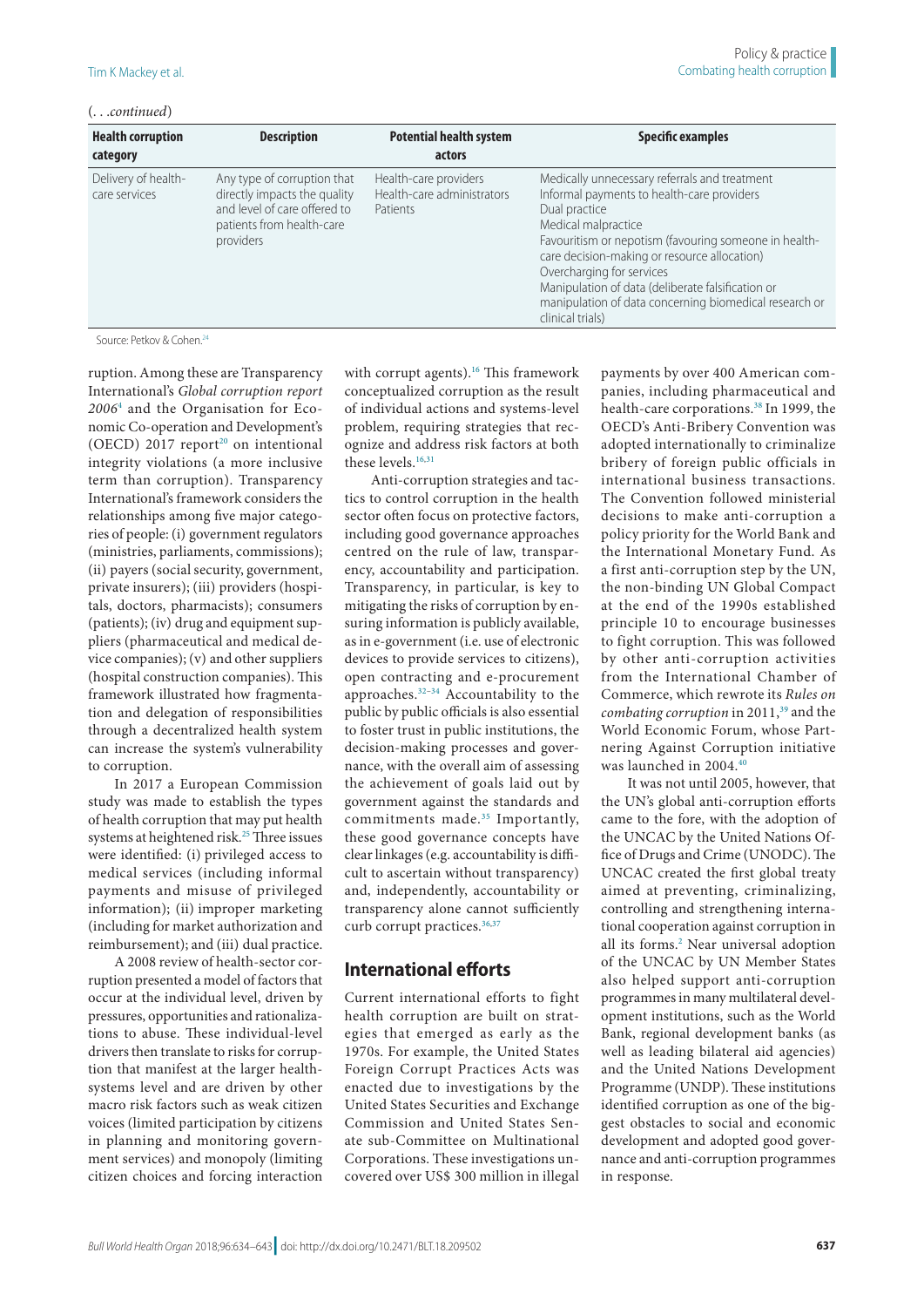#### <span id="page-4-0"></span>Table 2. **Examples of corruption affecting sustainable development goal 3 targets**

| SDG 3 targets <sup>a</sup>                                                                                                                                                                                                | SDG indicators <sup>b</sup>                                                                                                                                            | Associated examples of health-sector<br>corruption                                                                                                                                                                                                                                                                                                                                                                                                                                                                             |
|---------------------------------------------------------------------------------------------------------------------------------------------------------------------------------------------------------------------------|------------------------------------------------------------------------------------------------------------------------------------------------------------------------|--------------------------------------------------------------------------------------------------------------------------------------------------------------------------------------------------------------------------------------------------------------------------------------------------------------------------------------------------------------------------------------------------------------------------------------------------------------------------------------------------------------------------------|
| 3.8: Achieve universal<br>health coverage,<br>includingaccess to<br>quality essential health-<br>care services and access<br>to safe, effective, quality<br>and affordable essential<br>medicines and vaccines<br>for all | 3.8.1: Coverage of<br>essential health-care<br>services<br>3.8.2: Number of people<br>covered by health<br>insurance or public<br>health system per 1000<br>population | • Theft and embezzlement of health-<br>care funds<br>• Fraud and abuse in health-care<br>payments and services<br>• Corruption in procurement of health<br>commodities and services<br>• Corruption in product approval and<br>facility certification<br>• Falsified and substandard medicines<br>• Fraudulent or misleading research<br>• Improper inducements <sup>c</sup><br>• False or misleading marketing<br>• Informal payments to health-care<br>providers<br>• Overcharging and unnecessary<br>referrals and services |
| 3.c: Substantially<br>increase health financing<br>and the recruitment,<br>development, training<br>and retention of the<br>health workforce in<br>developing countries and<br>small island developing<br>States          | 3.c.1: Health worker<br>density and distribution                                                                                                                       | • Unjustified absenteeism <sup>d</sup><br>• Improper professional accreditation<br>• Embezzlement and misuse of<br>national and donor funds<br>• Inappropriate selection, promotion<br>and training of staff<br>• Private use of public time,<br>equipment or facilities                                                                                                                                                                                                                                                       |
| 3.d: Strengthen the<br>capacity of all countries,<br>in particular developing<br>countries, for early<br>warning, risk reduction<br>and management of<br>national and global health<br>risks                              | 3.d.1: International<br><b>Health Regulations</b><br>capacity and<br>health emergency<br>preparedness                                                                  | • Collusion in contracting <sup>e</sup><br>· Unfulfilled contract delivery<br>• Theft and diversion<br>• Embezzlement of emergency funds<br>• Ghost workersf during health<br>emergencies                                                                                                                                                                                                                                                                                                                                      |

SDG: sustainable development goal.

a SDG 3 targets from Transforming our world: the 2030 agenda for sustainable development.<sup>[10](#page-8-9)</sup>

**b** Indicators from SDG target 3 that are impacted by health corruption.

- c Inducements include gifts and payments to health-care providers that can impact clinical care and access to services.
- d Absenteeism concerns workers who are legitimately on a payroll, but are chronically absent without approval.
- e Collusion in contracting is when there is a secret agreement between suppliers to conspire and commit actions to deceive a competitive bidding/tender process.

f Ghost workers are non-existent individuals receiving salaries through the payroll system.

Specific to health, the WHO launched the Good Governance for Medicines programme in 2004, which sought to prevent corruption by promoting transparency in the pharmaceutical sector.<sup>41</sup> More recent developments from the WHO include an update to its Good Governance for Medicines programme tool and a workstream led by the healthsystems governance and financing team and the gender, equity and rights team. This project aims to advance work on strengthening transparency and accountability in health systems, including specifically linking anti-corruption efforts to UHC.

Global health partnerships, such as the Global Fund to Fight AIDS, Tuberculosis and Malaria, have also attempted to address corruption more proactively. This followed from damaging reports of misallocation, fraud, collusion in bidding and drug theft in their country programmes.[13](#page-8-12)[,42,](#page-9-8)[43](#page-9-9) Global Fund anti-corruption initiatives include the I Speak Out Now campaign and its Two to One penalty that withholds double the amount of future grant funding when lost funds are not recovered. Yet, despite a variety of anti-corruption programmes and initiatives in place from different stakeholders, a recent 2016 Cochrane review

found that no studies met their criteria for establishing empirical evidence of the effect of anti-corruption interven-tions in the health sector.<sup>[44](#page-9-10)</sup> The lack of evidence of effectiveness may be due in part to inadequate enforcement, particularly in the context of multi-jurisdictional corruption that requires international cooperation and coordination.

## **Policy proposal**

The SDGs offer a valuable opportunity and governance mechanism to tackle health corruption. Whereas the healthrelated millennium development goals focused primarily on infectious diseases and maternal and child health, the SDGs now explicitly declare promoting healthy lives and combating corruption as central pillars of the international policy and global governance. The SDGs can therefore be an organizing framework for international action against multi-jurisdictional health corruption. Nevertheless, the global health community needs to develop consensus around definitions and categories of corruption, standardize and enable collection of more robust data, and deploy tools to assess risk and protective factors at the individual and systems level.

To better understand the interplay between these interdependent SDG drivers of health, social justice and economic growth, we mapped the SDG goals, targets and indicators associated with health corruption ([Table](#page-4-0) 2 and [Table](#page-5-0) 3). We included SDG goal 3 targets 3.8 (achieving UHC including access to quality essential health-care services and medicines), 3c (increasing health-care financing and retention of health workforce) and 3d (strengthening capacity of countries to respond to global health risks), along with four specific SDG indicators on how progress towards targets are measured. SDG goal 16 includes targets 16.5 (substantially reduce bribery and corruption) and 16.6 (develop effective, accountable and transparent institutions at all levels) and three indicators. We also provide practical examples of categories of health corruption that impact each SDG target. Our most important finding is that none of the SDG goal 3 or goal 16 associated targets or indicators addresses health corruption directly.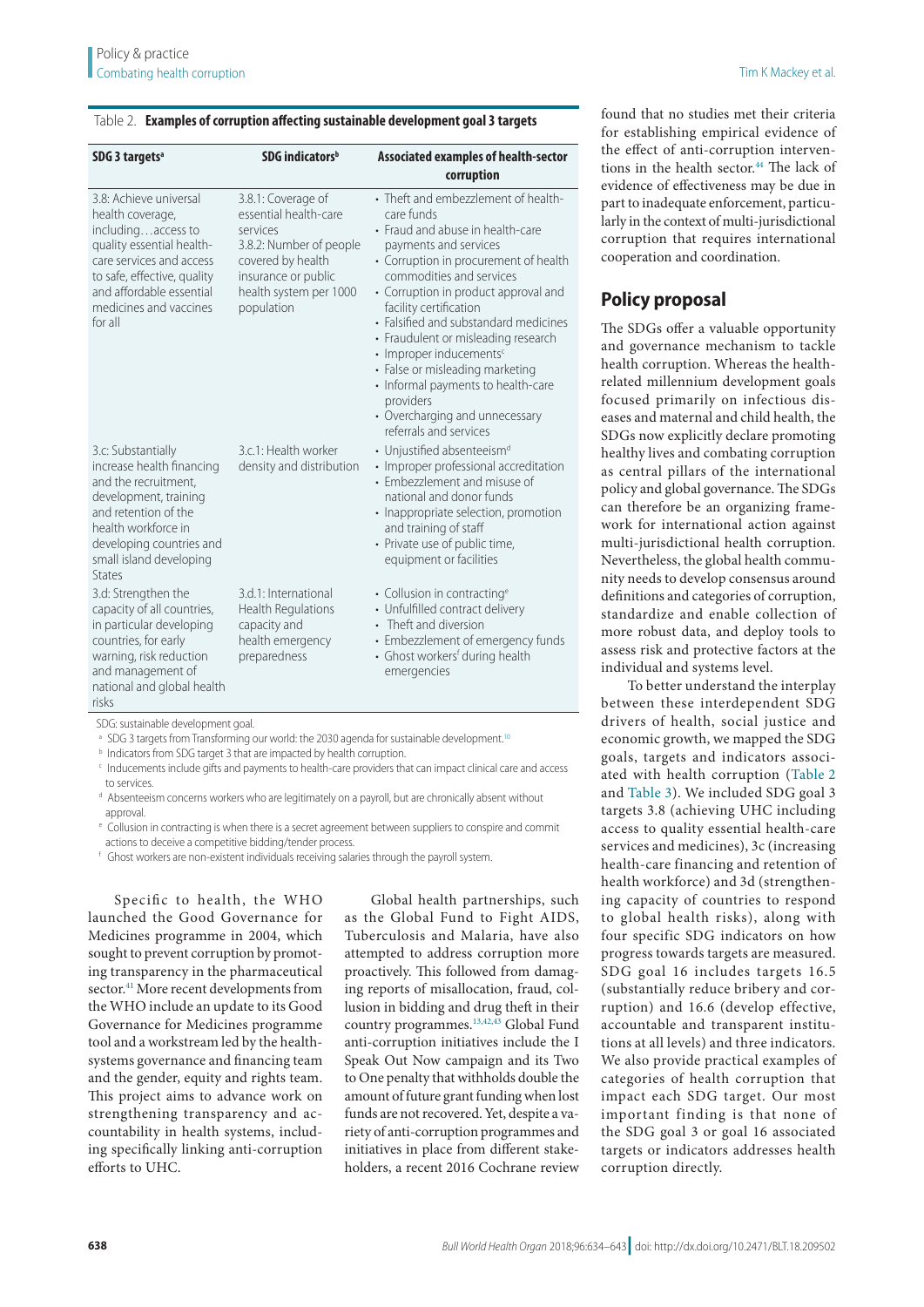In [Table](#page-6-0) 4 we formulate examples of cross-cutting SDG sub-indicators that could be deployed to prevent, control and fight corruption to improve public health and we map them to existing SDG targets and indicators. These sub-indicators focus on addressing and measuring: (i) bribery and its impact on health-care access; (ii) health-care funds lost to fraud, abuse, misuse and embezzlement; (iii) corruption and its impact on quality and access to medicines (including falsified and substandard medicines); (iv) the effect of investment in health strengthening and good governance; and (v) the negative interaction between corruption and global health security. These sub-indicators also provide examples of how data could be collected, analysed and measured, using different methods and tools. Such tools include data from surveys, community monitoring, prosecutions and enforcements, audits, public health surveillance and monitoring and evaluations.

Finally, SDG goal 17, which focuses on multistakeholder partnerships, is crucial to putting into practice a shared agenda in global health governance against corruption. Specifically, targets 17.14 (enhancing policy coherence) and 17.16 (enhancing global partnership around SDGs by complementing with multistakeholder partnerships) can help focus and advocate for needed attention on corruption risk in the health sector. This process begins with UN specialized agencies, international treaties (e.g. such as monitoring implementation of the UNCAC in the context of health) and anti-corruption programmes at different levels, aligning their policies more coherently though standardized definitions and use of best practices as part of target 17.14.

Coherence across global policy can be achieved by promoting best practices in anti-corruption, good governance, audit, transparency and accountability, and integrating them in policy instruments. These best practices include national health policies, strategies and plans; capacity-building activities, such as health-system strengthening efforts; and monitoring and evaluation, such as health sector assessments. Furthermore, given the lack of empirical data supporting anti-corruption interventions, there is an immediate need to conduct robust evaluations of the effectiveness

| SDG goals and targets <sup>a</sup>                                                                                                                                                                                                                                                                                                 | <b>SDG indicators</b>                                                                                                                                                                                            | <b>Implications for health-sector</b><br>corruption                                                                                                    |
|------------------------------------------------------------------------------------------------------------------------------------------------------------------------------------------------------------------------------------------------------------------------------------------------------------------------------------|------------------------------------------------------------------------------------------------------------------------------------------------------------------------------------------------------------------|--------------------------------------------------------------------------------------------------------------------------------------------------------|
| 16.5: Substantially reduce<br>corruption and bribery in<br>all their forms                                                                                                                                                                                                                                                         | $1651$ and $1652$<br>Proportion of persons [or<br>businesses] who had at<br>least one contact with a<br>public official and who paid<br>a bribe or were asked to<br>bribe during the previous<br>12 months       | Could be used to measure how<br>many people have paid a bribe in<br>the public health sector                                                           |
| 16.6: Develop effective,<br>accountable and<br>transparent institutions at<br>all levels                                                                                                                                                                                                                                           | 16.6.1: Primary government<br>expenditures as a<br>proportion of original<br>approved budget, by sector<br>16.6.2: Proportion of the<br>population satisfied with<br>their last experience of<br>public services | Could be used to measure<br>misallocation of health-sector<br>funds                                                                                    |
| 17.14: Enhance policy<br>coherence for sustainable<br>development                                                                                                                                                                                                                                                                  | 17.14.1: Number of<br>countries with mechanisms<br>in place to enhance policy<br>coherence of sustainable<br>development                                                                                         | Need to establish policy<br>coherence around international<br>and regional laws, regulations,<br>and enforcement against health-<br>related corruption |
| 17.16: Enhance the<br>Global Partnership for<br>Sustainable Development,<br>complemented by<br>multistakeholder<br>partnerships that mobilize<br>and share knowledge,<br>expertise, technology<br>and financial resources, to<br>support the achievement<br>of the SDGs in all countries,<br>in particular developing<br>countries | 17.14.1: Number<br>of countries<br>reporting progress<br>in multistakeholder<br>development effectiveness<br>monitoring frameworks<br>that support the<br>achievement of the SDGs                                | Need to establish<br>multistakeholder partnerships<br>that monitor progress towards<br>these goals specifically in the<br>health sector                |

#### <span id="page-5-0"></span>Table 3. **Non-health sustainable development goals with potential application to health-sector corruption**

SDG: sustainable development goal.

<sup>a</sup> SDG 3 targets from *Transforming our world: the 2030 agenda for sustainable development.<sup>[10](#page-8-9)</sup>* 

and impact of different domestic and international anti-corruption laws (such as the Foreign Corrupt Practices Act of the United States, the Bribery Act 2010 of the United Kingdom of Great Britain and Northern Ireland and the UNCAC) that are used to control health-related corruption in all its forms.<sup>[2](#page-8-1),[13](#page-8-12)</sup>

Finally, relevant UN institutions could mobilize this SDG-focused agenda by building global multistakeholder partnerships aimed at achieving shared goals of SDGs 3 and 16 as part of target 17.16. Initial participating organizations could include UNDP, WHO, UNODC (which promotes the UNCAC and houses UNCAC's Conference of the State Parties) and the World Bank. Additionally, non-state civil society organizations such as Transparency International and the U4 Anti-Corruption Resource

Centre<sup>[15](#page-8-31)</sup> should also have some form of participation in SDG partnerships to provide insights on community engagement, conduct anti-corruption research and act as a resource for anti-corruption training.

### **Conclusion**

Corruption in the health sector is a major challenge to advancing population health, social justice, shared prosperity and sustainable development, all of which are core pillars of the SDGs. Efforts to prevent corruption need to begin with international consensus, recognizing the unique and destructive consequences of health-sector corruption. We offer a blueprint for how global stakeholders can use the SDG framework to advocate and pri-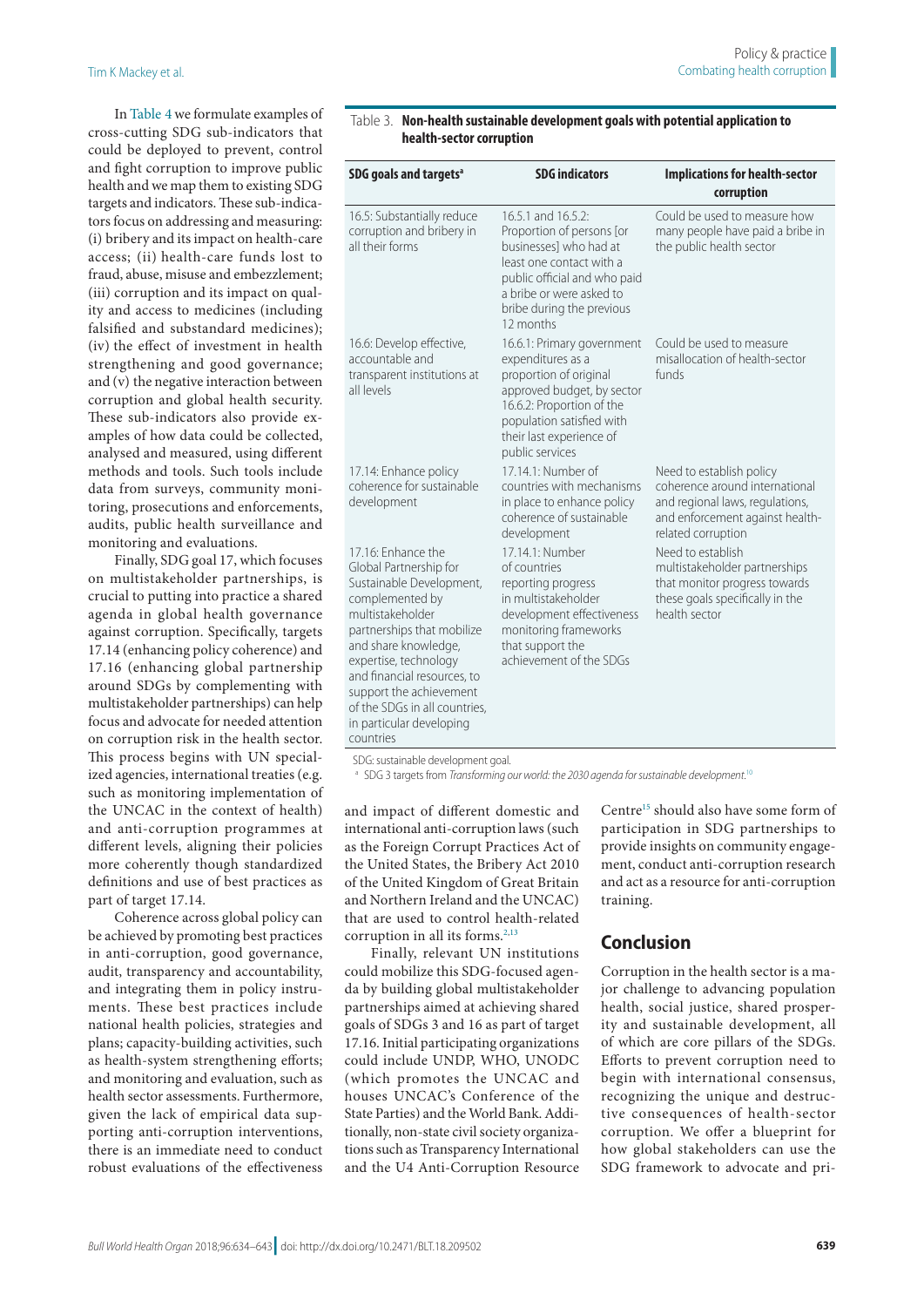| <b>Cross-cutting shared SDG goals</b><br>and targets <sup>a</sup>                                             | <b>Shared SDG indicators</b>                                                                                                                                                                                                            | Possible tools for measuring health-sector corruption                                                                                                                                                                                                                                                                    |
|---------------------------------------------------------------------------------------------------------------|-----------------------------------------------------------------------------------------------------------------------------------------------------------------------------------------------------------------------------------------|--------------------------------------------------------------------------------------------------------------------------------------------------------------------------------------------------------------------------------------------------------------------------------------------------------------------------|
| 3.8 and 16.5: (health-care access<br>and bribery)                                                             | Proportion of persons who paid or were<br>asked to pay a bribe or who made an<br>informal payment] for public or private<br>health services.<br>Amount of US\$ recovered in health-systems-<br>related fines, penalties and settlements | Survey data<br>Community monitoring<br>Social media data-mining and surveillance<br>Data on fraud and abuse prosecutions and settlements<br>Reports and data from audits<br>Monitoring and evaluation and programme evaluation with<br>indicators for bribes and corruption<br>E-government and e-procurement approaches |
| 3.c and 16.6: (health-care<br>workforce capacity and<br>transparency)                                         | Proportion of national health budget<br>and official development assistance<br>committed for health system strengthening,<br>transparency initiatives, and good<br>governance                                                           | Community monitoring<br>Audits<br>Data on governance expenditures and official development<br>assistance for healthw                                                                                                                                                                                                     |
| 3.d and 16.5: (health emergencies<br>and bribery)                                                             | Proportion of emergency fund expenditures<br>with appropriate documentation                                                                                                                                                             | Audits<br>Monitoring and evaluation, programme evaluation, and<br>measuring progress towards indicators for bribes and<br>corruption in the health-care sector<br>Counterfactual impact evaluation designs <sup>b</sup>                                                                                                  |
| 3.8, 16.5 and 17.14: (policy<br>coherence for health bribery and<br>corruption)                               | Number of countries implementing the<br>UNCAC provisions specific to the health<br>sector                                                                                                                                               | Monitoring implementation of the UNCAC<br>Comparative anti-corruption policy and law analysis studies                                                                                                                                                                                                                    |
| 3.8, 16.6 and 17.16:<br>(multistakeholder partnership)<br>focused on anti-corruption in the<br>health sector) | Amount of support and participation by<br>countries, international organizations,<br>and civil society in health anti-corruption<br>partnerships                                                                                        | Funding commitments to SDGs related to health corruption<br>Number of partnerships created that focus on health<br>corruption                                                                                                                                                                                            |

#### <span id="page-6-0"></span>Table 4. **Examples of shared sustainable development goal sub-indicators with potential for measuring health-sector corruption**

SDG: sustainable development goal; UNCAC: United Nations Convention Against Corruption; US\$: United States dollars.

<sup>a</sup> SDG 3 targets from *Transforming our world: the 2030 agenda for sustainable development.<sup>[10](#page-8-9)</sup>* 

**b** Counterfactual impact evaluation measures impact against those not receiving a policy intervention compared to those that have been exposed to the intervention<sup>45</sup>

oritize combating corruption's impact on health. We call for the UN's Interagency Expert Working Group on SDG Indicators to partner with the WHO to hold consultations on the formation of a multistakeholder health-corruption partnership under the SDGs.<sup>13</sup> We argue that combating corruption should be a core value of the SDGs, due to its links to human rights, equity, economic development and UHC. Combating the disease of corruption is critical to ensuring the sustainability of global health and human development in 2030 and beyond.

**Competing interests:** Jillian Kohler is the current director and Tim K. Mackey is a current fellow of the WHO Collaborating Center for Governance, Transparency and Accountability in the Pharmaceutical Sector. Tim K. Mackey previously received travel funding and support from WHO to attend and present at the 17th International Anti-Corruption Conference. Tim K. Mackey and Taryn Vian received travel support to attend one or more WHO Workshops on anticorruption, transparency and accountability in the health sector. Taryn Vian received funding support as a consultant as part of her participation in the WHO Workshop and anti-corruption workstream. Authors report no other potential conflicts of interest associated with this manuscript.

أنه يمكن االستفادة من أهداف التنمية املستدامة لوضع هنج جديد حلوكمة مكافحة الفساد يف القطاع الصحي. وسيكون اهلدف هو معاجلة التنسيق عرب الواليات القضائية ملختلف البلدان، وتعزيز حالات الشراكة بين الجهات المعنية لاعتراد سياسات متراسكة، فضلاً عن أفضل ممارسات مكافحة الفساد على جميع المستويات. تتطلب مكافحة الفساد إرادة سياسية مركزة ونشطة، ودعم أفضل، ومؤسسات أقوى. ال يوجد حل واحد هلذه املشكلة. ومع .<br>ذلك، فإن الالتزام بالسيطرة على الفساد من خلال أهداف التنمية املستدامة، سيضمن عىل نحو أفضل االتساق بني الصحة العاملية، والتنمية البشرية الان وما بعد عام 2030.

**ملخص أهداف التنمية املستدامة كإطار عمل ملكافحة الفساد يف القطاع الصحي** تتنوع أشكال الفساد ويتجسد يف النظم الصحية يف مجيع أنحاء العالم. يعيق الفساد في قطاع الصحة بشكل مباشر التقدم نحو التغطية الصحية الشاملة عن طريق إعاقة حصول األشخاص عىل اخلدمات الصحية ذات اجلودة العالية، وكذلك حصوهلم عىل الأدوية الآمنة والفعإلة، وتقويض نظم الحماية من المخاطر المالية. ويشكل الفساد أيضاً موضوعاً شاملاً في أهداف التنمية المستدامة لألمم املتحدة )SDG)، والتي هتدف إىل حتسني صحة السكان، وتعزيز العدالة والمؤسسات آلقوية والنهوض بالتنمية البشرية المستدامة. ولمعالجة الفساد في القطاع الصحي، فإننا بحاجة إلى حتديد كيفية حدوثه، ومجع األدلة حول تأثريه، ووضع أطر لتقييم المخاطر المحتملة، ووضعّ تدابير وقائية قيد التنفيذ. ونحن نقترحٰ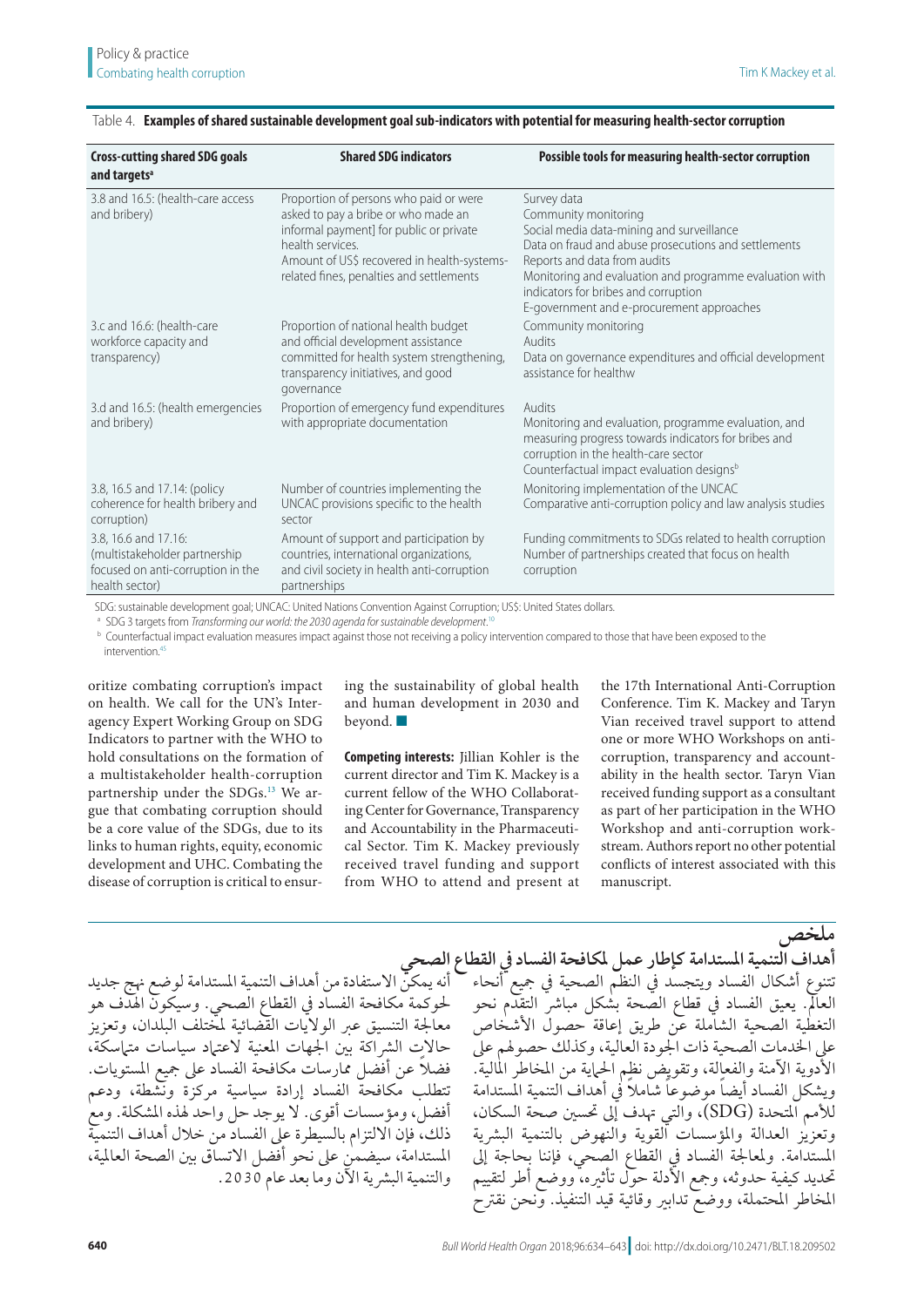### 摘要

### 可持续发展目标作为打击卫生部门腐败的框架

腐败的形式多种多样,并潜伏于世界各地的卫生系统 内。卫生部门腐败阻碍人们获得高质量的卫生服务和 安全有效的药物,破坏金融风险防范体系,直接阻碍 全面卫生覆盖进程。在联合国的可持续发展目标 (SDG) 中,腐败也是一个跨领域主题,该主题旨在改善人口 健康,促进公平和强有力的机构,推动人类可持续发 展。为解决健康领域的腐败问题,我们需要确定其是 如何发生的,收集有关其影响的证据,制定框架来评 估其潜在风险并采取相关保护措施。我们建议,可以

利用可持续发展目标为卫生部门的反腐败治理制定一 种新的方法。其目的将是解决不同国家之间的协调问 题,并促进利益攸关方之间的伙伴关系,以便在各级 采取一致的政策和反腐败最佳做法。打击腐败需要集 中精力和有活力的政治意愿、更好的宣传和更强有力 的机构。这个问题没有单一解决方案。尽管如此,通 过可持续发展目标来控制腐败的承诺,将更好地确保 现在和 2030 年以后全球卫生和人类发展的完整性。

#### **Résumé**

#### **Les objectifs de développement durable en tant que cadre pour lutter contre la corruption dans le secteur de la santé**

La corruption revêt diverses formes et mine les systèmes de santé du monde entier. La corruption dans le secteur de santé entrave directement les progrès en faveur de la couverture sanitaire universelle en empêchant l'accès de la population à des services de santé de qualité et à des médicaments sûrs et efficaces, et en ébranlant les systèmes de protection contre le risque financier. La corruption est également une thématique transversale des objectifs de développement durable (ODD) des Nations Unies, qui visent à améliorer la santé de la population, à promouvoir la justice et des institutions efficaces, et à favoriser le développement humain durable. Pour combattre la corruption dans le secteur de la santé, il est nécessaire de déterminer comment elle se produit, de collecter des données sur son impact et d'élaborer des cadres pour évaluer les risques potentiels et mettre en place des mesures de

protection. Nous suggérons de tirer parti des ODD pour développer un nouveau système de gouvernance anticorruption dans le secteur de la santé. L'objectif sera d'assurer la coordination entre les systèmes juridiques des différents pays et d'encourager les partenariats entre les parties prenantes en vue de l'adoption de politiques cohérentes et de pratiques anticorruption exemplaires à tous les niveaux. La lutte contre la corruption exige une volonté politique ciblée et dynamisée, une prise de position renforcée et des institutions plus efficaces. Il n'existe pas de solution unique à ce problème. Néanmoins, un engagement en faveur de la lutte contre la corruption par le biais des ODD permettra de mieux assurer l'intégrité de la santé mondiale et du développement humain jusqu'à 2030 et au-delà.

#### **Резюме**

#### **Цели в области устойчивого развития в качестве основы для борьбы с коррупцией в секторе здравоохранения**

Коррупция имеет различные формы и внедрена в системы здравоохранения во всем мире. Коррупция в секторе здравоохранения напрямую препятствует прогрессу в обеспечении всеобщего охвата медико-санитарным обслуживанием, препятствуя доступу людей к качественным медицинским услугам и безопасным и эффективным лекарственным средствам, а также подрывает системы защиты от финансовых рисков. Коррупция также является сквозной темой в целях в области устойчивого развития (ЦУР) Организации Объединенных Наций, которые направлены на улучшение здоровья населения, содействие правосудию, укрепление институтов и обеспечение устойчивого развития человеческого потенциала. Для борьбы с коррупцией в секторе здравоохранения нам необходимо определить, как это происходит, собрать фактические данные о ее влиянии

и разработать основы для оценки потенциальных рисков и принятия защитных мер. Мы предлагаем использовать ЦУР для разработки нового подхода к борьбе с коррупцией в секторе здравоохранения. Цель будет заключаться в обеспечении координации между юрисдикциями разных стран и укреплении партнерских отношений между заинтересованными сторонами для принятия согласованной политики и лучшей практики борьбы с коррупцией на всех уровнях. Борьба с коррупцией требует целенаправленной и активной политической воли, более эффективной пропаганды и укрепления институтов. Единого решения проблемы не существует. Тем не менее приверженность борьбе с коррупцией с помощью ЦУР будет лучше обеспечивать целостность глобального здравоохранения и развития человеческого потенциала в настоящее время и после 2030 года.

#### **Resumen**

#### **Los objetivos de desarrollo sostenible como marco para combatir la corrupción en el sector de la salud**

La corrupción es diversa en sus formas y está incrustada en los sistemas de salud de todo el mundo. La corrupción en el sector de la salud impide directamente el progreso hacia la cobertura universal de la salud al cohibir el acceso de las personas a servicios de salud de calidad y a medicamentos seguros y eficaces, y debilitar los sistemas de protección contra los riesgos financieros. La corrupción es también un tema transversal en los objetivos de desarrollo sostenible (ODS) de

las Naciones Unidas, cuyo objetivo es mejorar la salud de la población, promover la justicia y el fortalecimiento de las instituciones y promover el desarrollo humano sostenible. Para hacer frente a la corrupción en el sector de la salud, es necesario identificar cómo se produce, recopilar pruebas de su impacto y desarrollar marcos para evaluar los riesgos potenciales y establecer medidas de protección. Se propone aprovechar los ODS para desarrollar un nuevo enfoque de la gobernanza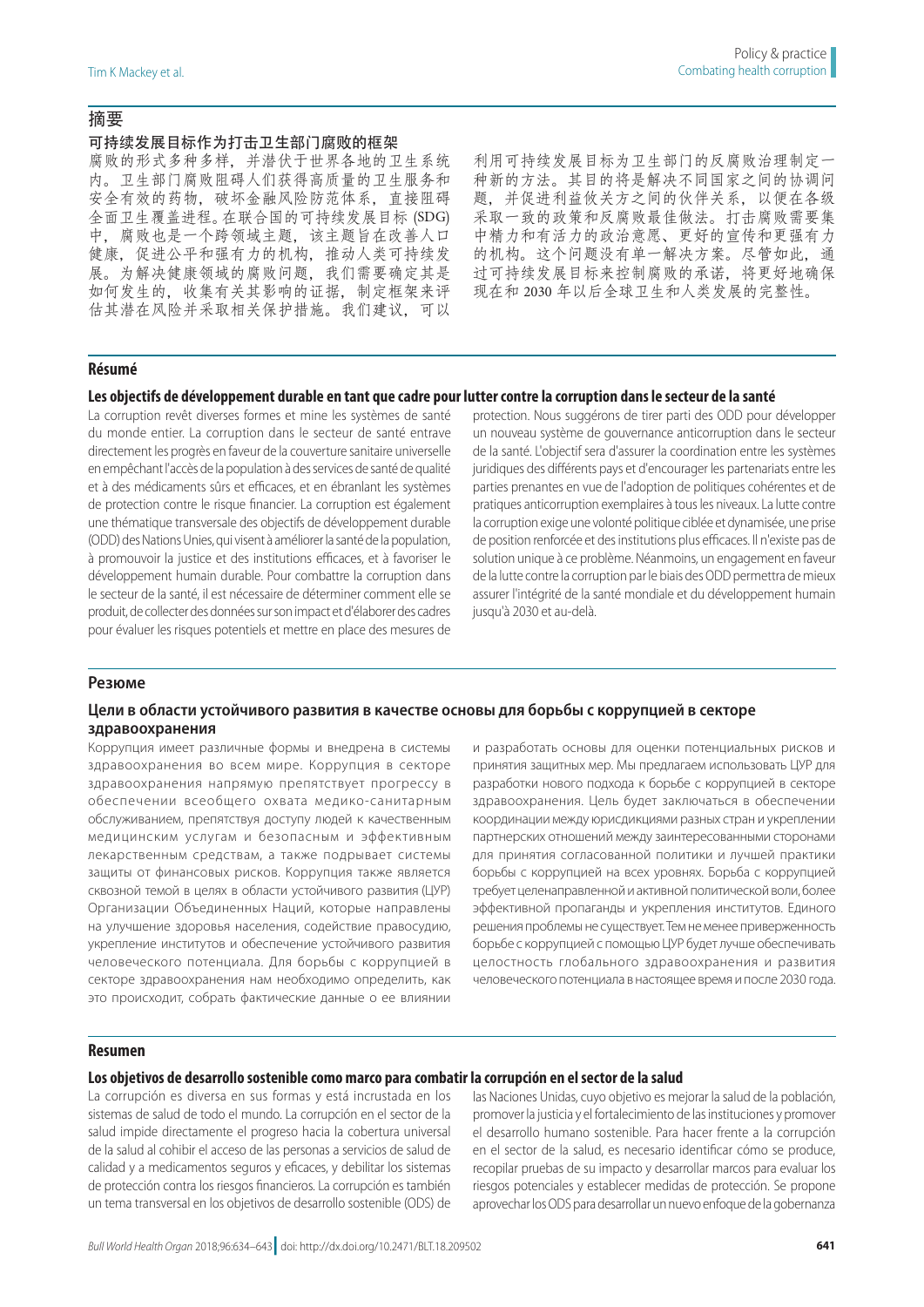anticorrupción en el sector de la salud. El objetivo será coordinar las distintas jurisdicciones de los distintos países y fomentar las asociaciones entre las partes interesadas para adoptar políticas coherentes y prácticas óptimas de lucha contra la corrupción a todos los niveles. La lucha contra la corrupción requiere una voluntad política centrada y fortalecida, una

mejor promoción y el fortalecimiento de las instituciones. No existe una única solución al problema. Sin embargo, el compromiso de controlar la corrupción a través de los ODS garantizará mejor la integridad de la salud mundial y el desarrollo humano actual y después de 2030.

#### **References**

- <span id="page-8-0"></span>1. How do you define corruption? [internet]. Berlin: Transparency International; 2018. Available from: [https://www.transparency.org/what-is](https://www.transparency.org/what-is-corruption#define)[corruption#define](https://www.transparency.org/what-is-corruption#define) [cited 2018 May 10].
- <span id="page-8-1"></span>2. Mackey TK, Liang BA. Combating health-care corruption and fraud with improved global health governance. BMC Int Health Hum Rights. 2012 10 22;12(1):23. doi:<http://dx.doi.org/10.1186/1472-698X-12-23>PMID: [23088820](http://www.ncbi.nlm.nih.gov/pubmed/23088820)
- <span id="page-8-2"></span>3. Global corruption barometer 2013 – report. Berlin: Transparency International; 2013. Available from: [https://www.transparency.org/](https://www.transparency.org/gcb2013/report) [gcb2013/report](https://www.transparency.org/gcb2013/report) [\[](http://)cited 2018 Jan 30].
- <span id="page-8-3"></span>4. Global corruption report 2006: corruption and health [internet]. Berlin: Transparency International; 2006 Available from: [https://www.transparency.](https://www.transparency.org/whatwedo/publication/global_corruption_report_2006_corruption_and_health) [org/whatwedo/publication/global\\_corruption\\_report\\_2006\\_corruption\\_](https://www.transparency.org/whatwedo/publication/global_corruption_report_2006_corruption_and_health) [and\\_health](https://www.transparency.org/whatwedo/publication/global_corruption_report_2006_corruption_and_health) [cited 2017 Jul 17].
- <span id="page-8-4"></span>5. Corruption: costs and mitigating strategies. IMF staff discussion note. Washington: International Monetary Fund; 2016. Available from: [http://](http://www.imf.org/external/pubs/ft/sdn/2016/sdn1605.pdf) [www.imf.org/external/pubs/ft/sdn/2016/sdn1605.pdf](http://www.imf.org/external/pubs/ft/sdn/2016/sdn1605.pdf) [\[](http://[)cited 2018 Jan 30]
- <span id="page-8-5"></span>6. Jones B, Jing A. Prevention not cure in tackling health-care fraud. Bull World Health Organ. 2011 Dec 1;89(12):858–9. doi: [http://dx.doi.org/10.2471/](http://dx.doi.org/10.2471/BLT.11.021211) [BLT.11.021211](http://dx.doi.org/10.2471/BLT.11.021211) PMID: [22271939](http://www.ncbi.nlm.nih.gov/pubmed/22271939)
- <span id="page-8-6"></span>Gee J, Button M. The financial cost of health-care fraud 2015. What data from around the world shows. Portsmouth: PKF Littlejohn LLP and University of Portsmouth; 2015. Available from: [http://www.port.ac.uk/](http://www.port.ac.uk/media/contacts-and-departments/icjs/ccfs/The-Financial-Cost-of-Healthcare-Fraud-Report-2015.pdf) [media/contacts-and-departments/icjs/ccfs/The-Financial-Cost-of-](http://www.port.ac.uk/media/contacts-and-departments/icjs/ccfs/The-Financial-Cost-of-Healthcare-Fraud-Report-2015.pdf)[Healthcare-Fraud-Report-2015.pdf](http://www.port.ac.uk/media/contacts-and-departments/icjs/ccfs/The-Financial-Cost-of-Healthcare-Fraud-Report-2015.pdf) [cited 2018 May 10].
- <span id="page-8-7"></span>8. Witvliet MI, Kunst AE, Arah OA, Stronks K. Sick regimes and sick people: a multilevel investigation of the population health consequences of perceived national corruption. Trop Med Int Health. 2013 Oct;18(10):1240– 7. doi: <http://dx.doi.org/10.1111/tmi.12177> PMID: [24016030](http://www.ncbi.nlm.nih.gov/pubmed/24016030)
- <span id="page-8-8"></span>9. Hanf M, Van-Melle A, Fraisse F, Roger A, Carme B, Nacher M. Corruption kills: estimating the global impact of corruption on children deaths. PLoS One. 2011;6(11):e26990. doi: <http://dx.doi.org/10.1371/journal.pone.0026990> PMID: [22073233](http://www.ncbi.nlm.nih.gov/pubmed/22073233)
- <span id="page-8-9"></span>10. Resolution A/RES/70/1. Transforming our world: the 2030 agenda for sustainable development. In: Seventieth United Nations General Assembly, New York, 25 September 2015. New York: United Nations; 2015. Available from: [http://www.un.org/ga/search/view\\_doc.asp?symbol=A/](http://www.un.org/ga/search/view_doc.asp?symbol=A/RES/70/1&Lang=E) [RES/70/1&Lang=E](http://www.un.org/ga/search/view_doc.asp?symbol=A/RES/70/1&Lang=E) [cited 2018 May 18].
- <span id="page-8-10"></span>11. Universal Declaration of Human Rights. New York: United Nations; 1948. Available from: <http://www.un.org/en/universal-declaration-human-rights/> [cited 2018 May 22].
- <span id="page-8-11"></span>12. Constitution of the World Health Organization. Forty-fifth edition, supplement, October 2006 [internet]. Geneva: World Health Organization; 2006. Available from: [http://www.who.int/governance/eb/](http://www.who.int/governance/eb/who_constitution_en.pdf) [who\\_constitution\\_en.pdf](http://www.who.int/governance/eb/who_constitution_en.pdf) [cited 2018 May 22].
- <span id="page-8-12"></span>13. Mackey TK, Kohler J, Lewis M, Vian T. Combating corruption in global health. Sci Transl Med. 2017 Aug 9;9(402): eaaf9547. doi: [http://dx.doi.org/10.1126/](http://dx.doi.org/10.1126/scitranslmed.aaf9547) [scitranslmed.aaf9547](http://dx.doi.org/10.1126/scitranslmed.aaf9547) PMID: [28794286](http://www.ncbi.nlm.nih.gov/pubmed/28794286)
- <span id="page-8-13"></span>14. Mackey TK, Kohler JC, Savedoff WD, Vogl F, Lewis M, Sale J, et al. The disease of corruption: views on how to fight corruption to advance 21st century global health goals. BMC Med. 2016 09 29;14(1):149. doi: [http://dx.doi.](http://dx.doi.org/10.1186/s12916-016-0696-1) [org/10.1186/s12916-016-0696-1](http://dx.doi.org/10.1186/s12916-016-0696-1) PMID: [27680102](http://www.ncbi.nlm.nih.gov/pubmed/27680102)
- <span id="page-8-31"></span>15. Corruption in the health sector (updated November 2008). Bergen: U4 Anti-Corruption Resource Centre; 2008. Available from: [http://www.cmi.no/](http://www.cmi.no/publications/file/3208-corruption-in-the-health-sector.pdf) [publications/file/3208-corruption-in-the-health-sector.pdf\[](http://www.cmi.no/publications/file/3208-corruption-in-the-health-sector.pdf)cited 2011 Oct 27].
- <span id="page-8-14"></span>16. Vian T. Review of corruption in the health sector: theory, methods and interventions. Health Policy Plan. 2007 Mar;23(2):83–94. doi: [http://dx.doi.](http://dx.doi.org/10.1093/heapol/czm048) [org/10.1093/heapol/czm048](http://dx.doi.org/10.1093/heapol/czm048) PMID: [18281310](http://www.ncbi.nlm.nih.gov/pubmed/18281310)
- <span id="page-8-15"></span>17. United Nations Convention against Transnational Organized Crime and the protocols thereto. Vienna: United Nations Office on Drugs and Crime; 2004. Available from: [http://www.unodc.org/documents/treaties/UNTOC/](http://www.unodc.org/documents/treaties/UNTOC/Publications/TOC%20Convention/TOCebook-e.pdf) [Publications/TOC%20Convention/TOCebook-e.pdf](http://www.unodc.org/documents/treaties/UNTOC/Publications/TOC%20Convention/TOCebook-e.pdf) [\[](http://)cited 2018 Feb 26].
- <span id="page-8-16"></span>18. Rashidian A, Joudaki H, Vian T. No evidence of the effect of the interventions to combat health care fraud and abuse: a systematic review of literature. PLoS One. 2012;7(8):e41988. doi: [http://dx.doi.org/10.1371/journal.](http://dx.doi.org/10.1371/journal.pone.0041988) [pone.0041988](http://dx.doi.org/10.1371/journal.pone.0041988) PMID: [22936981](http://www.ncbi.nlm.nih.gov/pubmed/22936981)
- <span id="page-8-17"></span>19. Fighting corruption in the health sector: methods, tools and good practices. New York: United Nations Development Programme; 2011. Available from: http://www.undp.org/content/dam/undp/library/Democratic%20 Governance/IP/Anticorruption%20Methods%20and%20Tools%20in%20 Health%20Lo%20Res%20final.pdf [cited 2012 May 7].
- <span id="page-8-21"></span>20. Couffinhal A, Frankowski A. Wasting with intention: fraud, abuse, corruption and other integrity violations in the health sector. Tackling wasteful spending on health. Paris: OECD Publishing; 2017. pp. 265–301.
- <span id="page-8-18"></span>21. Kohler JC, Pavignani E, Michael M, Ovtcharenko N, Murru M, Hill PS. An examination of pharmaceutical systems in severely disrupted countries. BMC Int Health Hum Rights. 2012 12 6;12(1):34. doi: [http://dx.doi.](http://dx.doi.org/10.1186/1472-698X-12-34) [org/10.1186/1472-698X-12-34](http://dx.doi.org/10.1186/1472-698X-12-34) PMID: [23217184](http://www.ncbi.nlm.nih.gov/pubmed/23217184)
- <span id="page-8-19"></span>22. Mackey TK, Liang BA. Improving global health governance to combat counterfeit medicines: a proposal for a UNODC-WHO-Interpol trilateral mechanism. BMC Med. 2013 10 31;11(1):233. doi: [http://dx.doi.](http://dx.doi.org/10.1186/1741-7015-11-233) [org/10.1186/1741-7015-11-233](http://dx.doi.org/10.1186/1741-7015-11-233) PMID: [24228892](http://www.ncbi.nlm.nih.gov/pubmed/24228892)
- <span id="page-8-20"></span>23. Reynolds L, McKee M. Organised crime and the efforts to combat it: a concern for public health. Global Health. 2010 11 15;6(1):21. doi: [http://](http://dx.doi.org/10.1186/1744-8603-6-21) [dx.doi.org/10.1186/1744-8603-6-21](http://dx.doi.org/10.1186/1744-8603-6-21) PMID: [21078158](http://www.ncbi.nlm.nih.gov/pubmed/21078158)
- <span id="page-8-30"></span>24. Petkov M, Cohen D. Diagnosing corruption in health care. London: Transparency International UK; 2016. Available from: [http://www.](http://www.transparency.org.uk/publications/diagnosing-corruption-in-health-care/#.WvaASi_Mx-U) [transparency.org.uk/publications/diagnosing-corruption-in-health-care/#.](http://www.transparency.org.uk/publications/diagnosing-corruption-in-health-care/#.WvaASi_Mx-U) [WvaASi\\_Mx-U](http://www.transparency.org.uk/publications/diagnosing-corruption-in-health-care/#.WvaASi_Mx-U) [cited 2018 Jan 30].
- <span id="page-8-22"></span>25. Slot B, de Swart L, Weistra K, Oortwijn W, van Wanrooij N, Raets T. Updated study on corruption in the health-care sector. Final report. Brussels: European Commission; 2017. Available from: [https://ec.europa.](https://ec.europa.eu/home-affairs/sites/homeaffairs/files/20170928_study_on_health-care_corruption_en.pdf) [eu/home-affairs/sites/homeaffairs/files/20170928\\_study\\_on\\_health](https://ec.europa.eu/home-affairs/sites/homeaffairs/files/20170928_study_on_health-care_corruption_en.pdf)[care\\_corruption\\_en.pdf](https://ec.europa.eu/home-affairs/sites/homeaffairs/files/20170928_study_on_health-care_corruption_en.pdf) [cited 2018 Jan 30].
- <span id="page-8-23"></span>26. Brinkerhoff DW. Accountability and health systems: toward conceptual clarity and policy relevance. Health Policy Plan. 2004 Nov;19(6):371–9. doi: <http://dx.doi.org/10.1093/heapol/czh052>PMID: [15459162](http://www.ncbi.nlm.nih.gov/pubmed/15459162)
- <span id="page-8-24"></span>27. Belita A, Mbindyo P, English M. Absenteeism amongst health workers– developing a typology to support empiric work in low-income countries and characterizing reported associations. Hum Resour Health. 2013 07 17;11(1):34. doi:<http://dx.doi.org/10.1186/1478-4491-11-34> PMID: [23866770](http://www.ncbi.nlm.nih.gov/pubmed/23866770)
- <span id="page-8-25"></span>28. Khodamoradi A, Ghaffari MP, Daryabeygi-Khotbehsara R, Sajadi HS, Majdzadeh R. A systematic review of empirical studies on methodology and burden of informal patient payments in health systems. Int J Health Plann Manage. 2018 Jan;33(1):e26–37. doi:<http://dx.doi.org/10.1002/hpm.2464> PMID: [29076562](http://www.ncbi.nlm.nih.gov/pubmed/29076562)
- <span id="page-8-26"></span>29. People and corruption: Africa survey 2015 – global corruption barometer. Berlin: Transparency International; 2015. Available from: [https://www.](https://www.transparency.org/whatwedo/publication/people_and_corruption_africa_survey_2015) [transparency.org/whatwedo/publication/people\\_and\\_corruption\\_africa\\_](https://www.transparency.org/whatwedo/publication/people_and_corruption_africa_survey_2015) [survey\\_2015](https://www.transparency.org/whatwedo/publication/people_and_corruption_africa_survey_2015) [\[](http://)cited 2018 May 10].
- <span id="page-8-27"></span>30. Special Eurobarometer 470 report: corruption. Brussels: European Commission; 2017. Available from: [http://ec.europa.eu/commfrontoffice/](http://ec.europa.eu/commfrontoffice/publicopinion/index.cfm/ResultDoc/download/DocumentKy/81007) [publicopinion/index.cfm/ResultDoc/download/DocumentKy/81007](http://ec.europa.eu/commfrontoffice/publicopinion/index.cfm/ResultDoc/download/DocumentKy/81007) [\[](http://)cited 2018 May 10].
- <span id="page-8-28"></span>31. Graycar A, Prenzler T. Understanding and preventing corruption. London: Springer; 2013. doi:<http://dx.doi.org/10.1057/9781137335098>
- <span id="page-8-29"></span>32. Shim DC, Eom TH. E-Government and anti-corruption: empirical analysis of international data. Int J Public Adm. 2008 Feb 1;31(3):298–316. doi: [http://](http://dx.doi.org/10.1080/01900690701590553) [dx.doi.org/10.1080/01900690701590553](http://dx.doi.org/10.1080/01900690701590553)
- 33. Bertot JC, Jaeger PT, Grimes JM. Using ICTs to create a culture of transparency: E-government and social media as openness and anticorruption tools for societies. Gov Inf Q. 2010 Jul;27(3):264–71. doi: [http://](http://dx.doi.org/10.1016/j.giq.2010.03.001) [dx.doi.org/10.1016/j.giq.2010.03.001](http://dx.doi.org/10.1016/j.giq.2010.03.001)